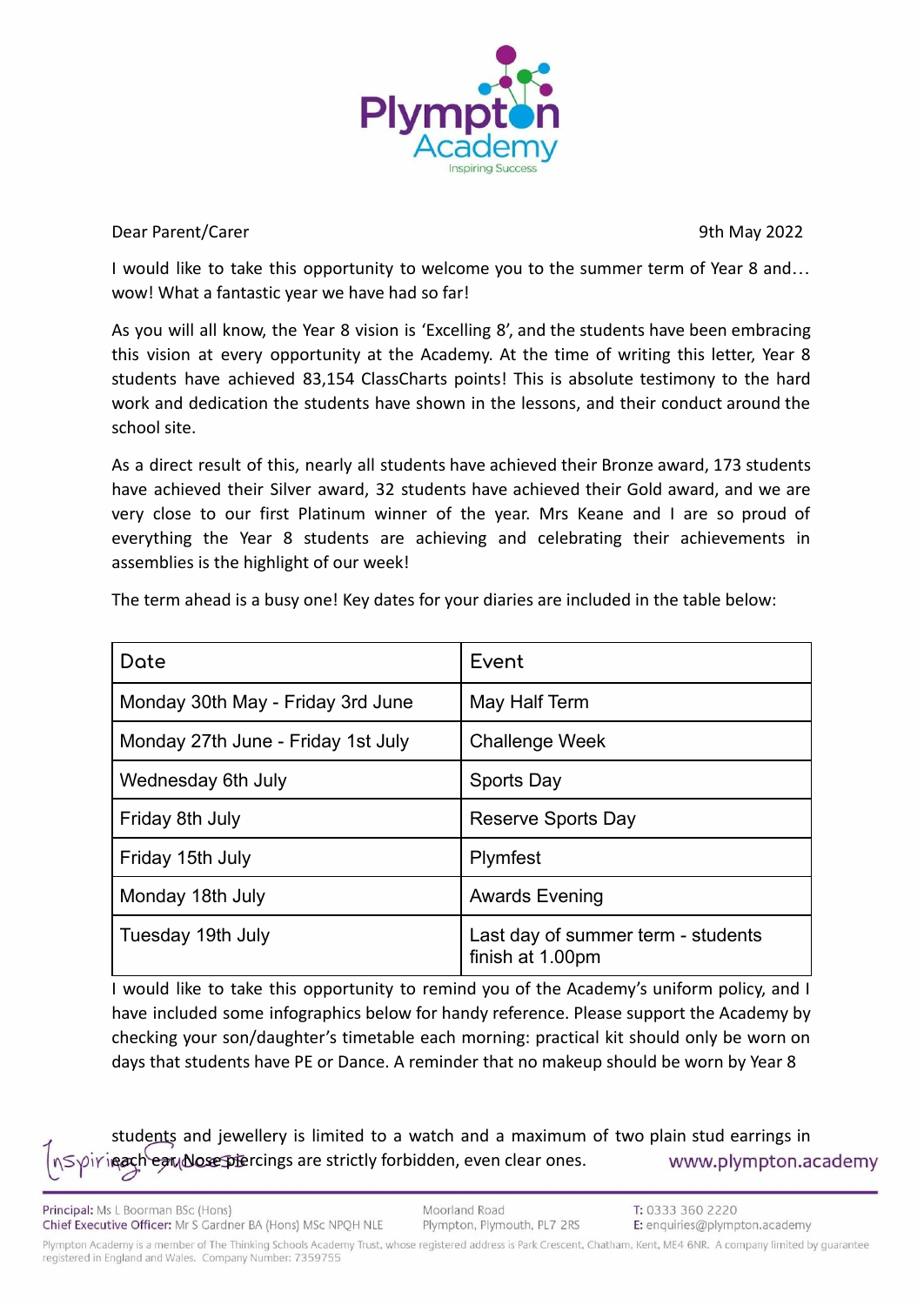



Thank you so much for taking the time to read this letter. Please can I also thank you for your ongoing support and I look forward to continuing working with you to ensure your child makes the most out of every opportunity that Plympton Academy has to offer.

Best wishes,

Jim Strachan

Head of Year 8

strachanj@plympton.academy

Inspiring Success

Principal: Ms L Boorman BSc (Hons) Chief Executive Officer: Mr S Gardner BA (Hons) MSc NPQH NLE

Moorland Road Plympton, Plymouth, PL7 2RS www.plympton.academy

T: 0333 360 2220

E: enquiries@plympton.academy

Plympton Academy is a member of The Thinking Schools Academy Trust, whose registered address is Park Crescent, Chatham, Kent, ME4 6NR. A company limited by guarantee registered in England and Wales. Company Number: 7359755